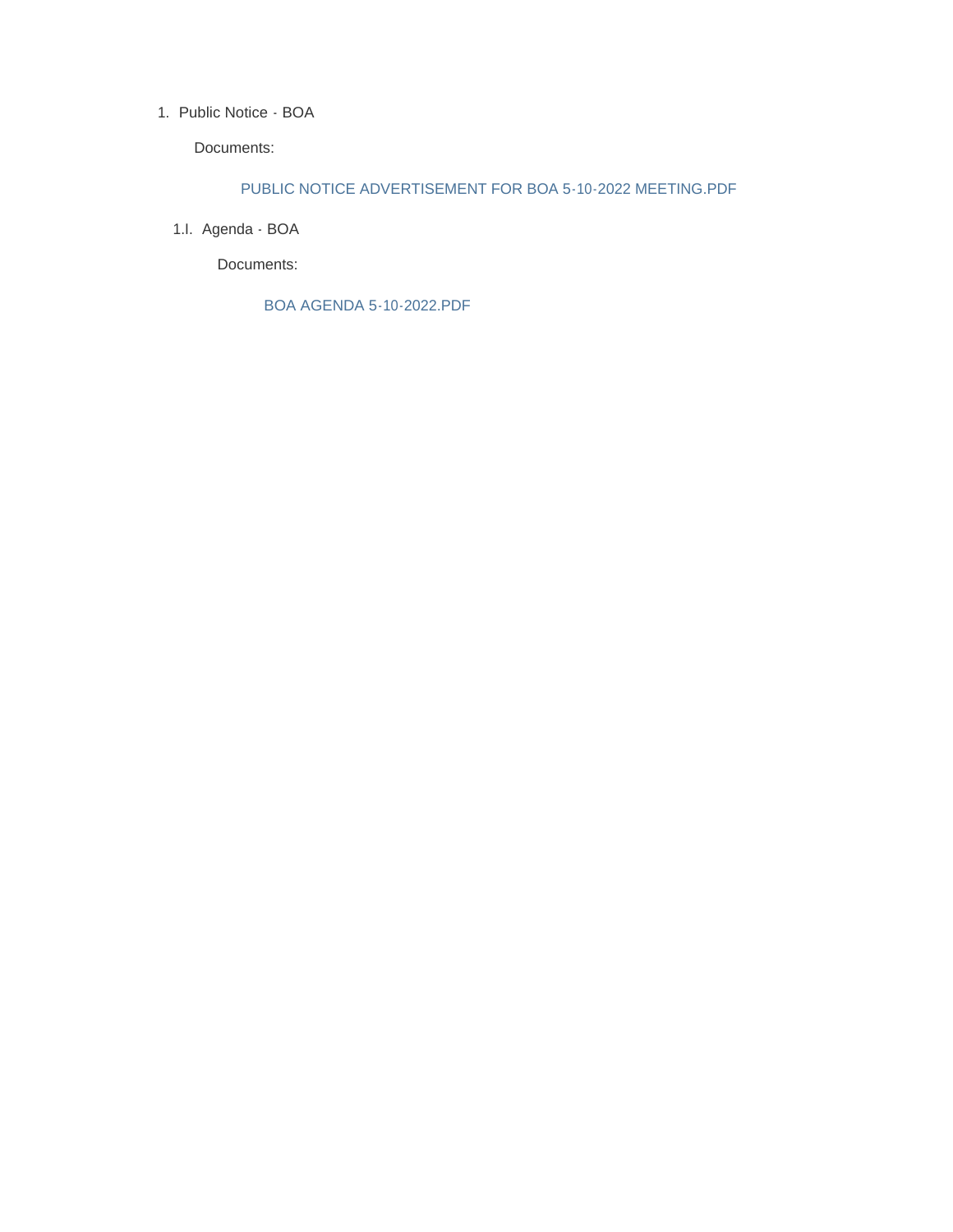# **PUBLIC NOTICE**

The Burke County Board of Adjustment will hold a Public Meeting at 6:00 PM on May 10, 2022 in the Commissioners Meeting Room/County Services Building located at 110 N. Green St. in Morganton, NC (Door E). At the meeting they will take public comment regarding the following matters:

**SUP 2022-01** (Adriano Da Rocha, Applicant) Request for a special use permit to establish and develop a Commercial Kennel, on 15.66 acres, addressed at 6695 Jeeter Shell Avenue (PIN # 2752641249) of Burke County.

**SUP 2022-02** (William Bucher, Applicant) Request for a special use permit to establish and operate a single-family dwelling in the Lake/River Overlay as a Dedicated Short-Term Rental at 2371 Cornwallis Trail (PIN # 1743080921) of Burke County.

**SUP 2022-03** (Brenda Reuter, Applicant) Request for a special use permit to establish and operate a single-family dwelling in the Lake/River Overlay as a Dedicated Short-Term Rental at 2817 Campbells Trace (PIN # 1734441222) of Burke County.

**SUP 2022-04** (Zachary Brown, Applicant) Request for a special use permit to establish and operate a single-family dwelling in the Lake/River Overlay as a Dedicated Short-Term Rental at 2349 Cornwallis Trail (PIN # 1743090175) of Burke County.

**SUP 2022-05** (Nathan & Autumn Bell, Applicant) Request for a special use permit to establish and operate a single-family dwelling in the Lake/River Overlay as a Dedicated Short-Term Rental at 2420 Cornwallis Trail (PIN # 1733987624) of Burke County.

**SUP 2022-06** (Jamie Roebuck, Applicant) Request for a special use permit to construct a 2,000 square foot (40x50) accessory structure at 1993 Wortman Street (PIN # 2764622042) of Burke County.

**SUP 2022-07** (Marc Allen, Applicant) Request for a special use permit to construct a 2,562 square foot (42x61) accessory structure at 2721 Narrow Way (PIN # 2716551126) of Burke County.

Citizens may submit written comments and/or concerns regarding these proposed items to: [bradley.kirkley@burkenc.org](mailto:bradley.kirkley@burkenc.org) OR

Burke County Community Development C/O Zoning Administrator P.O. Box 219 Morganton, NC 28680

Written comments must be received by Friday May 6, 2022 at 5:00pm. Please contact Burke County Community Development at (828) 764-9030 or (828) 764-9036 with questions.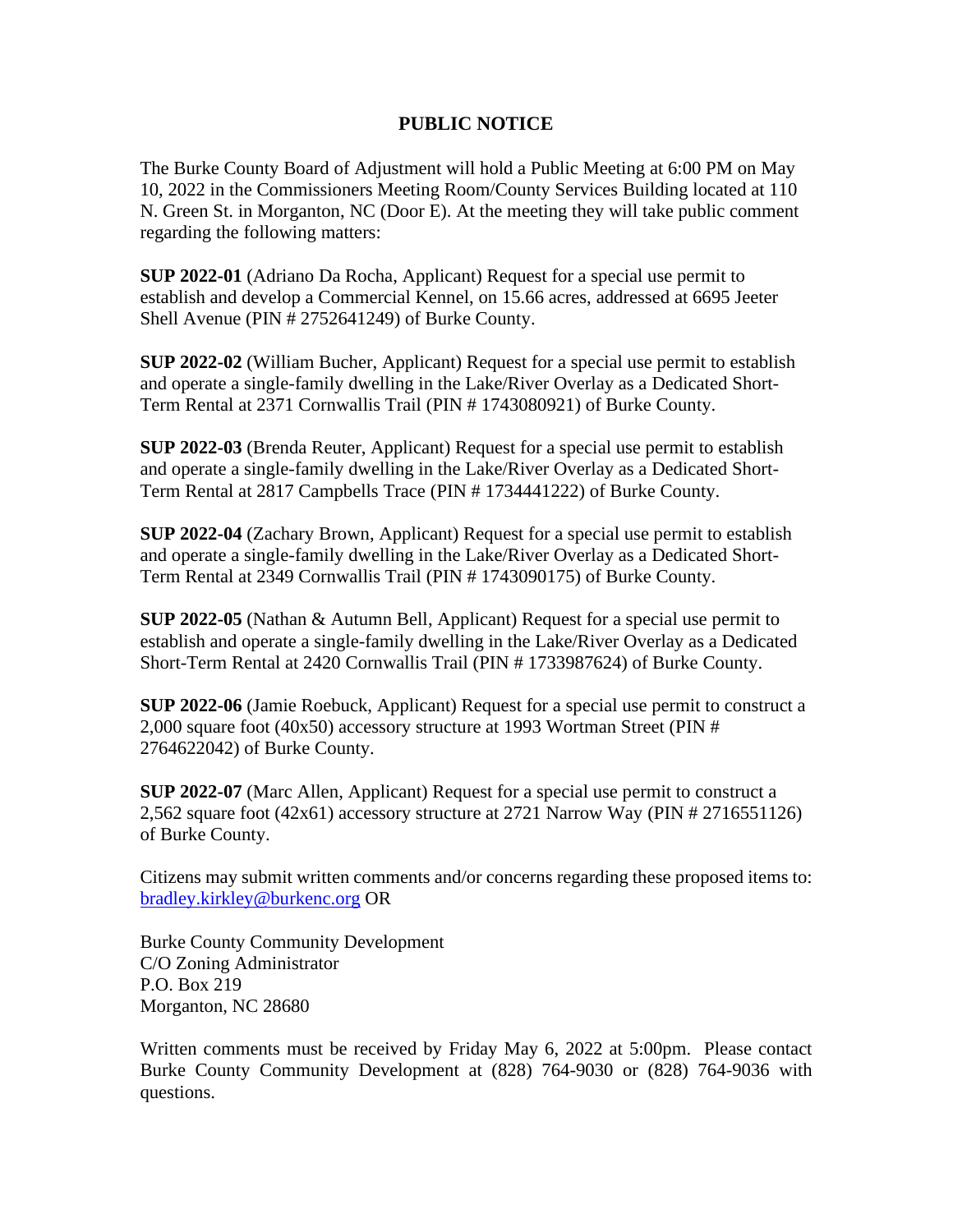

**AGENDA BURKE COUNTY BOARD OF ADJUSTMENT May 10, 2022 6:00 P.M.**

# *Burke County Services Building 110 N. Green Street, Morganton*

- **I. Call to Order**
- **II. Pledge of Allegiance Led By:** Bradley Kirkley
- **III. Election of Officers**
- **IV. Approval of Minutes October 12, 2021**
- **V. Public Meeting:**

*SUP 2022-01 (Adriano Da Rocha, Applicant) Request for a special use permit to establish and develop a Commercial Kennel, on 15.66 acres, addressed at 6695 Jeeter Shell Avenue (PIN # 2752641249) of Burke County.*

- *i. Report by Planning Department*
- *ii. Presentation by Applicant*
- *iii. Open Public Meeting Public Comment*
- *iv. Public Comment*
- *v. Close of Public Meeting*
- *vi. Board Action*

*SUP 2022-02: A request for a special use permit to establish and operate a single-family dwelling in the Lake/River Overlay as a Dedicated Short-Term Rental at 2371 Cornwallis Trail (PIN # 1743080921) of Burke County, William Bucher, Applicant.*

- *i. Report by Planning Department*
- *ii. Presentation by Applicant*
- *iii. Open Public Meeting Public Comment*
- *iv. Public Comment*
- *v. Close of Public Meeting*
- *vi. Board Action*

**P.O. Box 219, 110 North Green Street, Morganton, North Carolina 28680 Telephone (828) 764-9030 – FAX (828) 764-9021**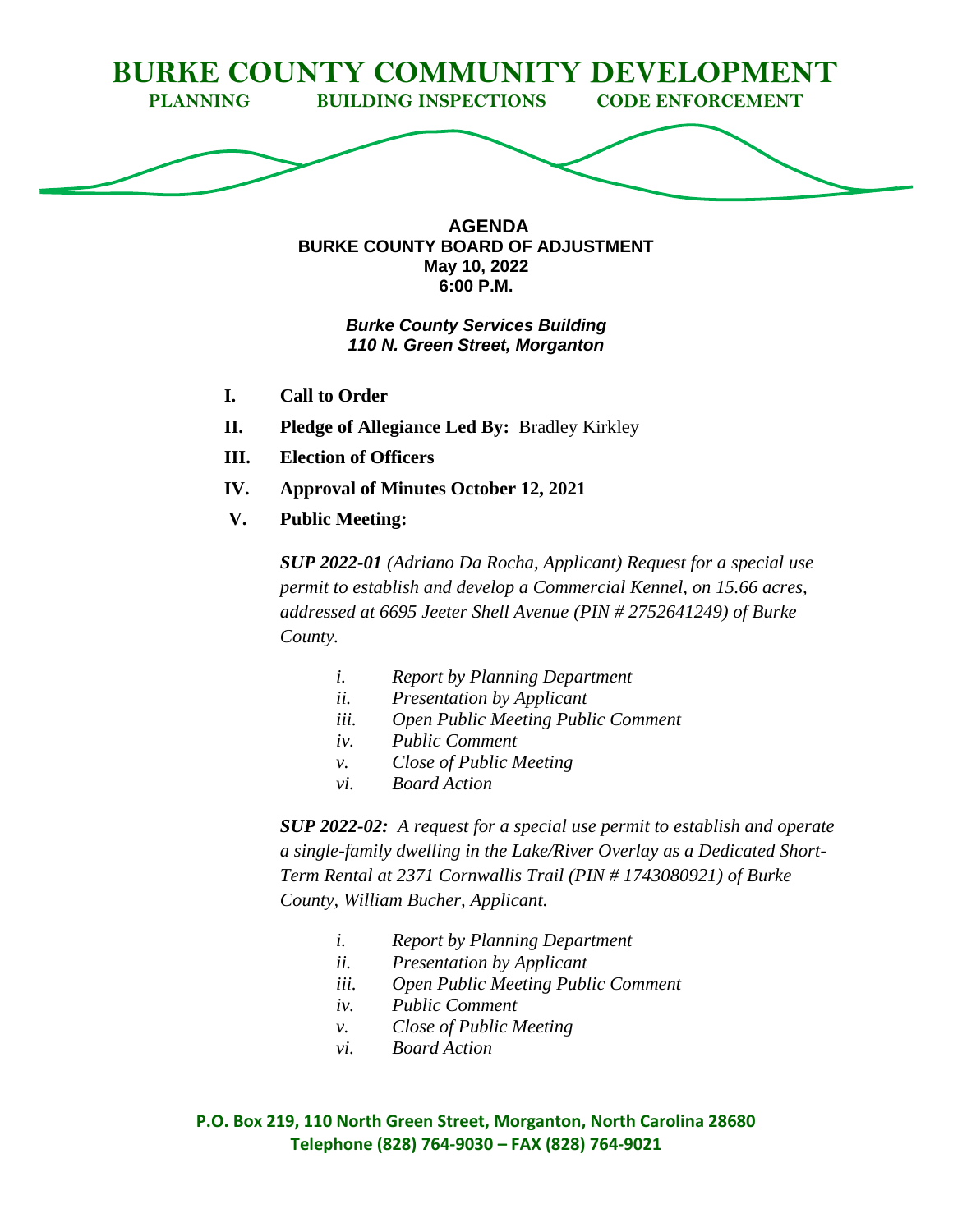*SUP 2022-03: A request for a special use permit to establish and operate a single-family dwelling in the Lake/River Overlay as a Dedicated Short-Term Rental at 2817 Campbells Trace (PIN # 1734441222) of Burke County, Brenda Reuter, Applicant.*

- *i. Report by Planning Department*
- *ii. Presentation by Applicant*
- *iii. Open Public Meeting Public Comment*
- *iv. Public Comment*
- *v. Close of Public Meeting*
- *vi. Board Action*

*SUP 2022-04: A request for a special use permit to establish and operate a single-family dwelling in the Lake/River Overlay as a Dedicated Short-Term Rental at 2349 Cornwallis Trail (PIN # 1743090175) of Burke County, Zachary Brown, Applicant.*

- *i. Report by Planning Department*
- *ii. Presentation by Applicant*
- *iii. Open Public Meeting Public Comment*
- *iv. Public Comment*
- *v. Close of Public Meeting*
- *vi. Board Action*

*SUP 2022-05: A request for a special use permit to establish and operate a single-family dwelling in the Lake/River Overlay as a Dedicated Short-Term Rental at 2420 Cornwallis Trail (PIN # 1733987624) of Burke County, Nathan & Autumn Bell, Applicant.*

- *i. Report by Planning Department*
- *ii. Presentation by Applicant*
- *iii. Open Public Meeting Public Comment*
- *iv. Public Comment*
- *v. Close of Public Meeting*
- *vi. Board Action*

*SUP 2022-06 (Jamie Roebuck, Applicant) Request for a special use permit to construct a 2,000 square foot (40x50) accessory structure at 1993 Wortman Street (PIN # 2764622042) of Burke County.*

- *i. Report by Planning Department*
- *ii. Presentation by Applicant*
- *iii. Open Public Meeting Public Comment*
- *iv. Public Comment*
- *v. Close of Public Meeting*
- *vi. Board Action*